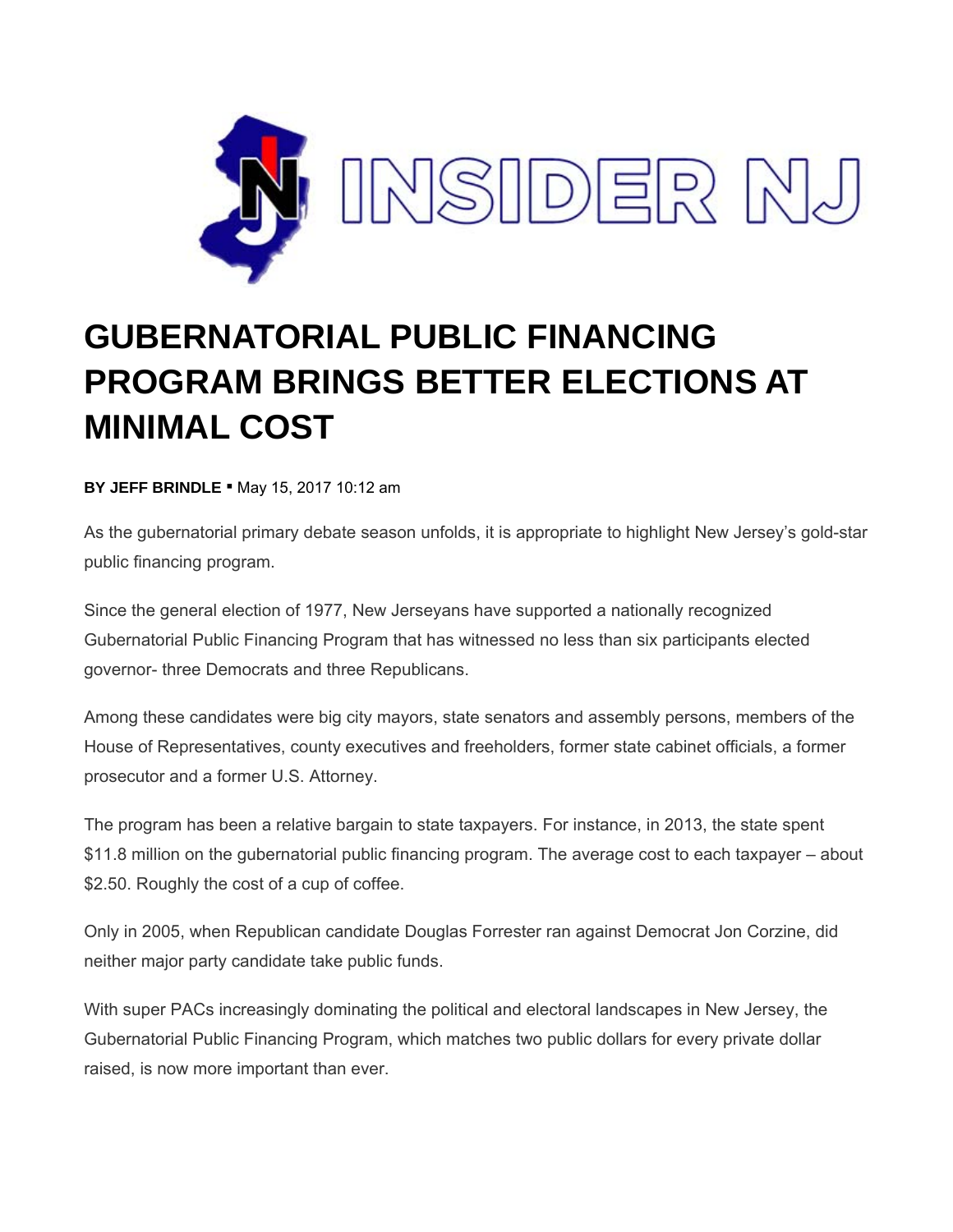By providing qualified candidates of otherwise limited personal wealth the means to get their message out to the voters, the program is now critical to offsetting the ever-growing influence of super PACs and other independent groups.

Without this support, the campaign's policy agenda would be overshadowed by independent groups. At least with public financing there remains the opportunity for the candidates themselves to control their campaigns and drive their own policy agendas.

New Jersey's Gubernatorial Public Financing Program was established in 1977 with two goals in mind: to provide qualified candidates of limited personal means the ability to run effective campaigns for governor and to eliminate any undue influence over the gubernatorial electoral process.

In both regards the program has proven to be a great success. As mentioned earlier, six governors since 1977 participated in the program and there has never been a hint of corruption involving gubernatorial campaigns.

Here's how the program works. First, the Legislature, when it enacted legislation creating the program in 1974, determined that there should be a viability test for candidates to receive matching public funds.

This year that viability threshold amounts to \$430,000 raised and spent, or committed to be spent, by the last day for filing petitions to run for governor, or April 3rd.

Four candidates, Democrats Jim Johnson and Assemblyman John Wisniewski along with Republicans Lt. Governor Kim Guadagno and Assemblyman Jack Ciattarelli, have qualified for public funds in the primary election.

In its wisdom, the Legislature also imposed a contribution limit, this year at \$4,300 on donations to the candidates and a public funds cap \$4 million in the primary and \$9.3 million in the general election.

The 1974 statute also imposes an expenditure limit on spending by participating candidates, this year amounting to \$6.4 million in the primary and \$13.8 million in the general election.

In addition, the Legislature mandated that publicly-funded candidates must participate in two public financing debates in the primary and two in the general election, otherwise the candidate would forfeit his or her funding and be required to payback any funds already spent.

Further, the law allows non-participating candidates who nevertheless meet the threshold amounts and declare their intention by April 3rd to participate in the debates to do so.